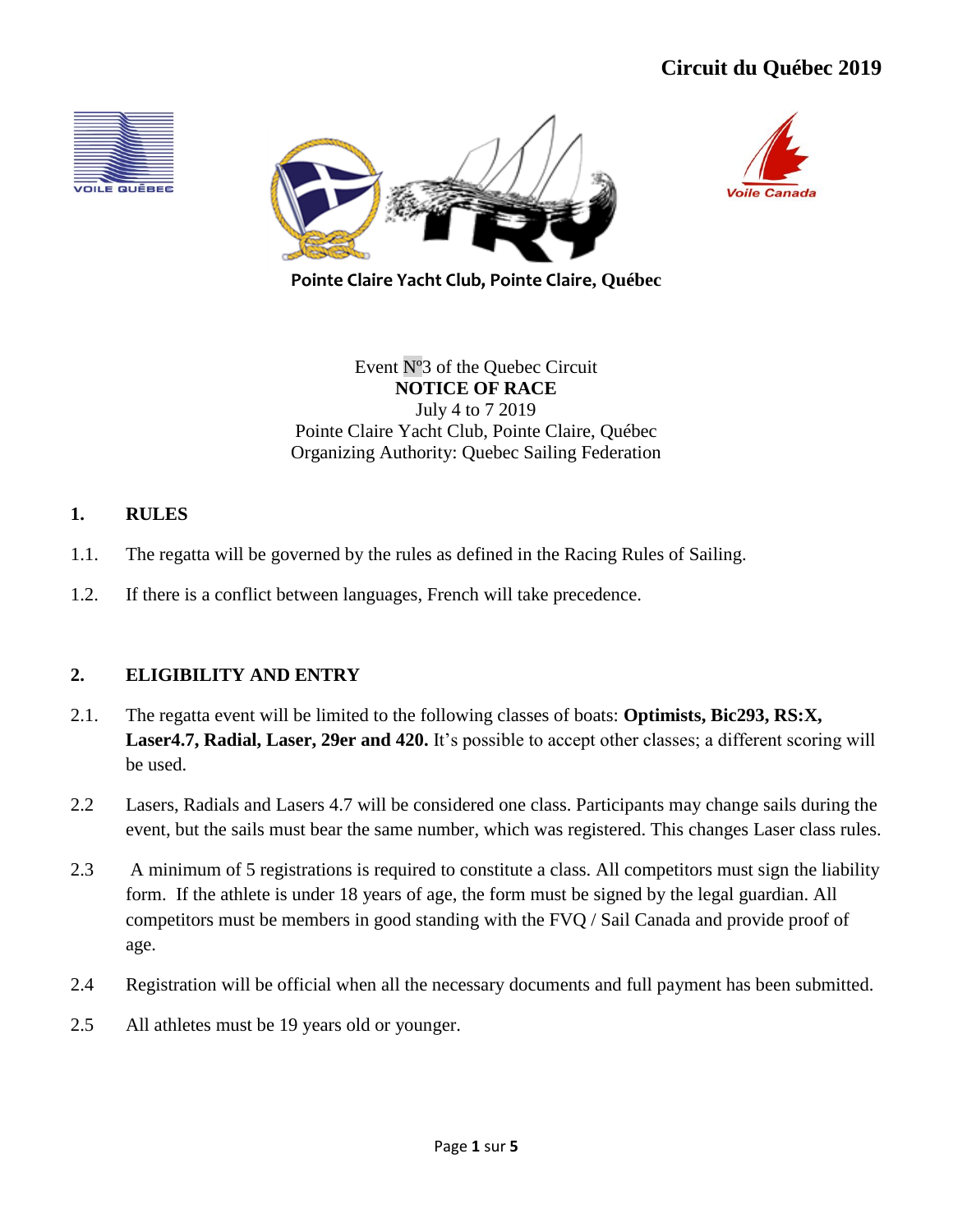### **3. FEES**

3.1 Fees for the Regatta including taxes (2 days of training and 2 days of racing). These fees include Saturday dinner.

|                    | <b>FEES RECEIVED</b><br><b>BEFORE JUNE 28, 4 PM</b> | <b>FEES RECEIVED</b><br><b>BEFORE JULY 3, 12 PM</b> |  |
|--------------------|-----------------------------------------------------|-----------------------------------------------------|--|
| SINGLE-HANDED BOAT | 65.00\$                                             | 95.00\$                                             |  |
| DOUBLE-HANDED BOAT | 85.00\$                                             | 115.00\$                                            |  |

3.2 Additional fees including taxes for on-site registration:

| SINGLE HANDED BOAT | 125.00\$ |
|--------------------|----------|
| DOUBLE HANDED BOAT | 145.00\$ |

- 3.3 Registration forms are available on the FVQ's website: www.voile.qc.ca. After July 3, 12 p.m. registration will be on-site. Additional fees will apply for registrations done after June 28 and for onsite registration.
- 3.4 For registration on site, cheques should be payable to Pointe Claire Yacht Club.
- 3.5 There is no fee for a support boat with or without a coach, but support boats must be registered at the club office.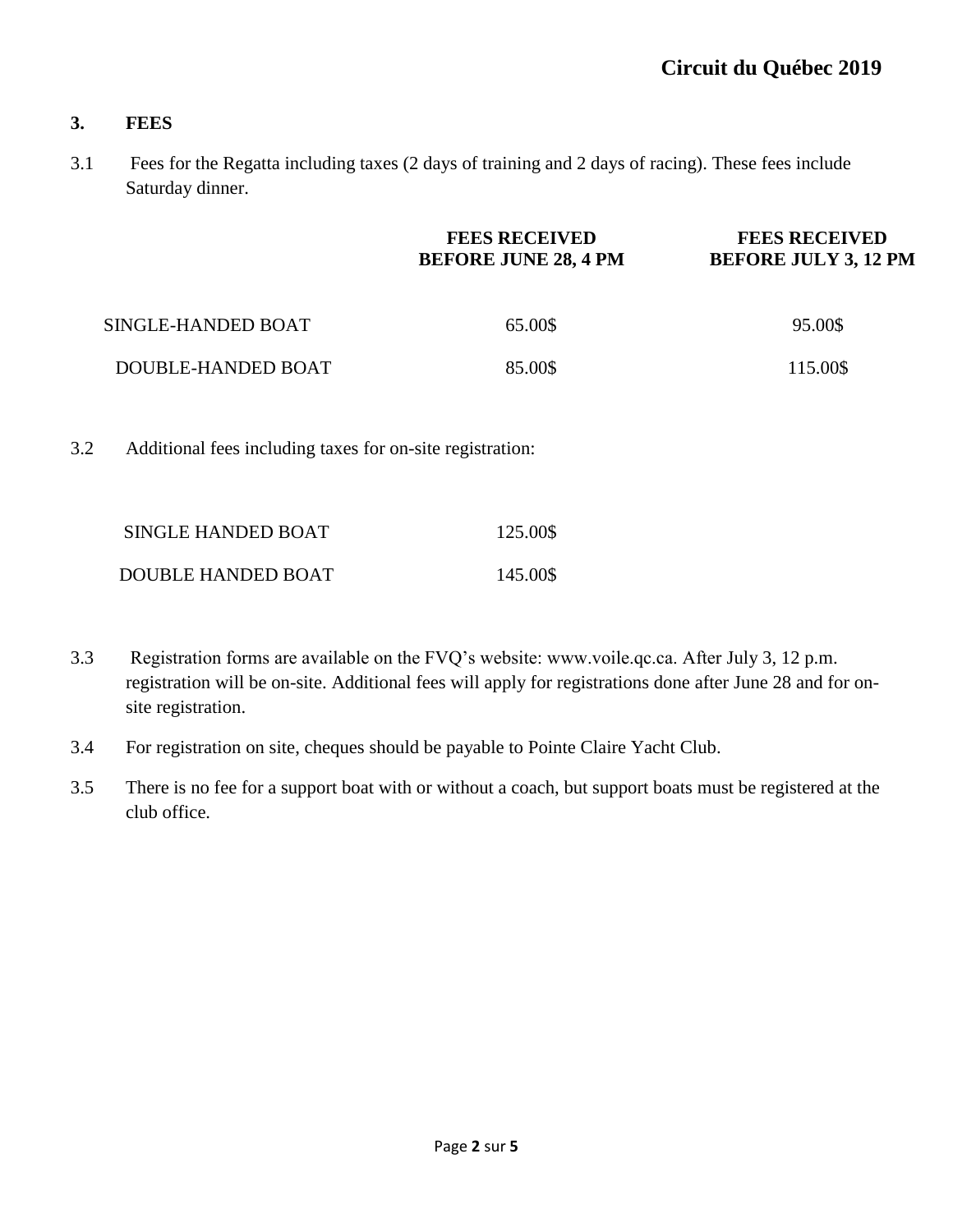### **4. SCHEDULE**

| 4.1. | <b>DATE</b>            | <b>TIME</b>      | <b>EVENT</b>                    |
|------|------------------------|------------------|---------------------------------|
|      | THURSDAY JULY 4        | 08h30-11h00      | Registration                    |
|      |                        | 09h30-10h00      | Coach Meeting                   |
|      |                        | 12h00            | <b>Start of Training</b>        |
|      |                        | 15h30            | Day's Review                    |
|      | <b>FRIDAY JULY 5</b>   | 08h45            | Meeting                         |
|      |                        | 09h15            | <b>Start of Training</b>        |
|      |                        | 15h30            | Day's Review                    |
|      | <b>SATURDAY JULY 6</b> | 07h30-09h00      | End of sign in                  |
|      |                        | 09h00            | Competitors' meeting            |
|      |                        | 10h30            | First warning signal of the day |
|      | <b>SUNDAY JULY 7</b>   | 10h00            | First warning signal of the day |
|      |                        | Soon after races | Medal presentation              |
|      |                        |                  |                                 |

4.2. No warning signal will be given after 14h00 on the last day of the regatta.

### **5. SAILING INSTRUCTIONS**

Sailing instructions will be available at the club's office and on the PCYC and FVQ's websites.

### **6. COURSES**

The courses to be sailed will be windward-leeward races.

## **7. CLASSIFICATION**

- 7.1. Seven races for each class are planed during this regatta
- 7.2. One race is required to be completed to constitute a series.
- 7.3. When fewer than five races have been completed, a boat's series score will be the total of the race scores.
- 7.4. When five or more races have been completed, a boat's series score will be the total of the race scores excluding her worst score.
- 7.5. The scoring for all qualifying events will be counted to determine overall results for the Circuit du Quebec.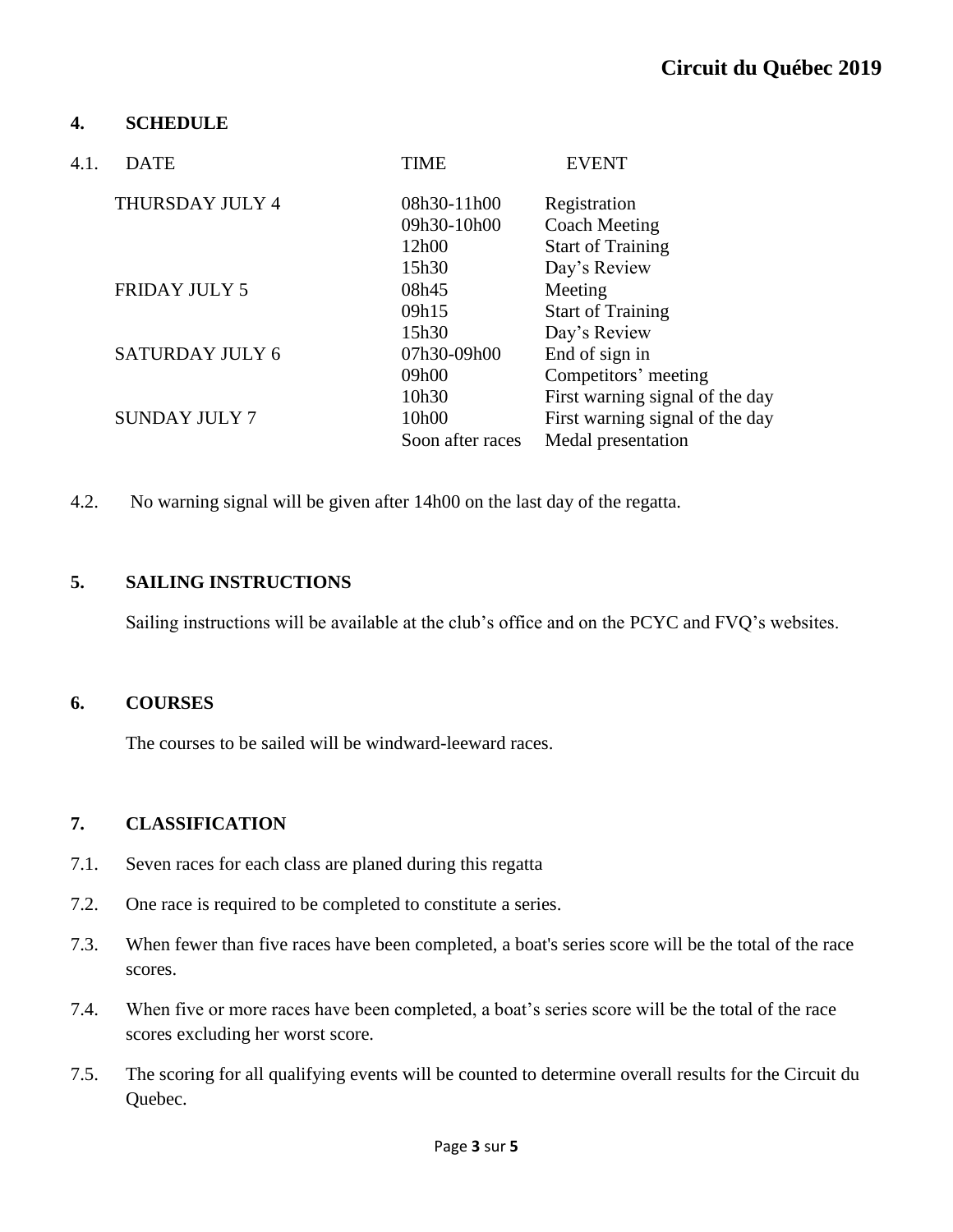# **8. SUPPORT BOATS**

- 8.1. Support boats are not permitted near competitors during races except for Green Fleet Coaches.
- 8.2. Support boats will be identified by name.

## **9. BERTHING**

- 9.1. Boats must be kept in their assigned areas in the boat park.
- 9.2. Trailers must be stored in the area assigned by the club.
- 9.3. Support boats must dock where asked.

## **10. PRIZES**

Prizes will be awarded to the top 3 finishers of each class except Opti-Green Fleet.

# **11. DISCLAIMER OF LIABILITY**

- 11.1. Competitors participate in the regatta entirely at their own risk. See RRS 4, Decision to Race. The organizing authority and Pointe Claire Yacht Club will not accept any liability for material damage or personal injury, or death sustained in conjunction with or prior to, during, or after the regatta.
- 11.2. By registering, the participant to this regatta gives authorization and cedes rights for the use and reproduction of pictures and videos, of himself and of his boat during the sailing event, in the prospect of being published in any type of Web media, newspapers, or advertisement.

# **12. INSURANCE**

Each participating boat shall be insured with valid third-part liability insurance with a minimum cover of \$500,000.00 per incident or the equivalent. The organization assumes no responsibility in the verification of insurance.